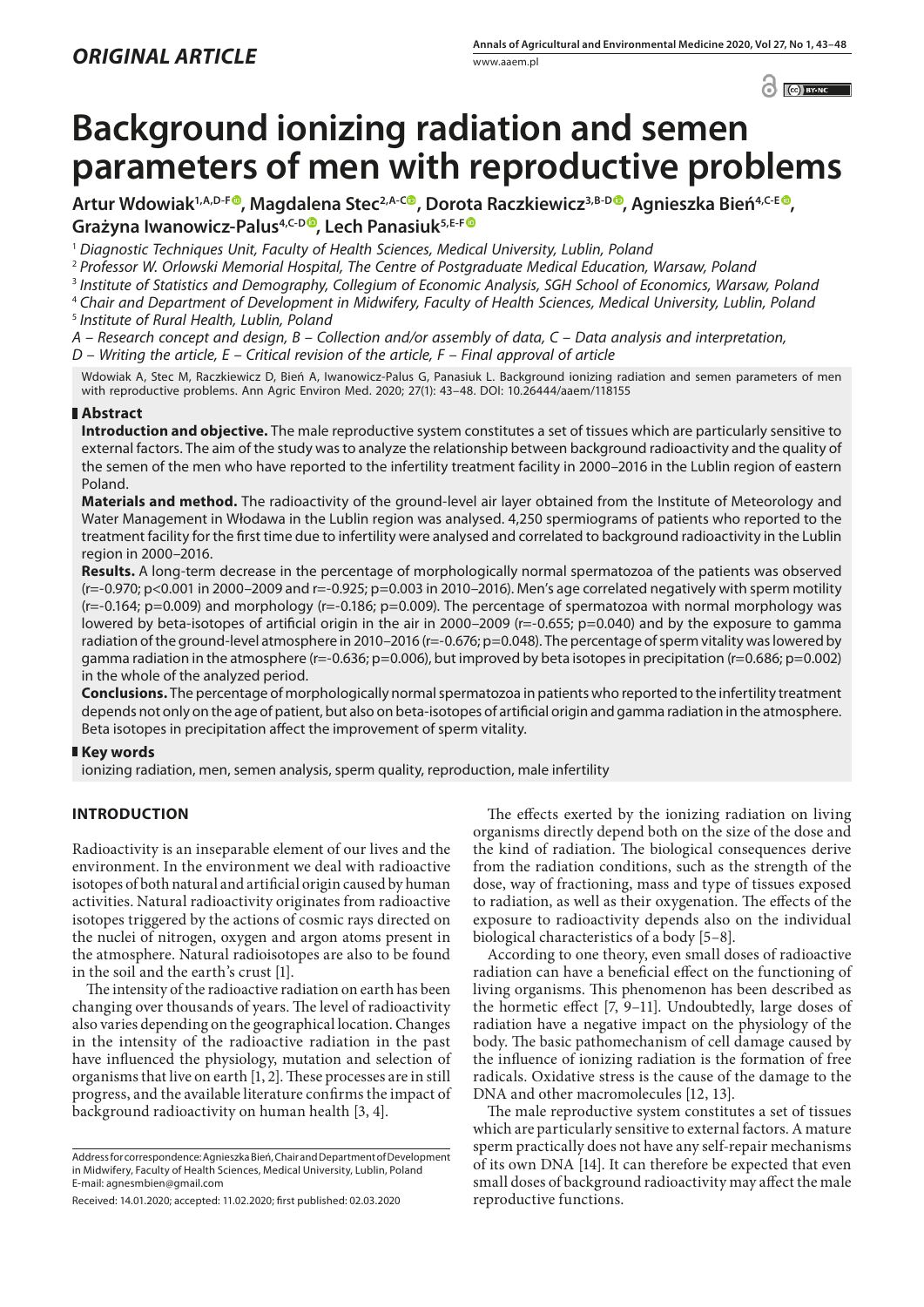Artur Wdowiak, Magdalena Stec, Dorota Raczkiewicz, Agnieszka Bień, Grażyna Iwanowicz-Palus, Lech Panasiuk . Background ionizing radiation and semen parameters…

#### **OBJECTIVE**

The aim of the study was to analyze the relationship between the background activity and the quality of semen of men treated for infertility for the first time in 2000–2016 in the Lublin region of eastern Poland.

### **MATERIALS AND METHOD**

**Radiation.** The radioactivity of the ground-level air layer obtained from the Institute of Meteorology and Water Management in Włodawa in the Lublin region was analysed. The data on radioactivity were carried out using the FHT59Si device in Bq/m2 units at the Early Radiation Detection Network Station. The analyzed data on radioactivity were as follows:

- radioactive concentration of alpha isotopes of artificial origin in the air;
- radioactive concentration of beta isotopes of artificial origin in the air;
- radioactive concentration of alpha isotopes of natural origin in the air;
- radioactive concentration of beta isotopes in the total monthly drop;
- value of the exposure dose of gamma radiation.

**Study group.** Data on semen parameters were analyzed in patients treated for infertility. The patients presented themselves the first time to Independent Public Clinical Hospital No. 1, NZOZ Ovum (Non-Public Health Care Facility) and the Luxmed Medical Centre in the Lublin region in years 2000–2016. The spermiograms of the couples with WHO infertility diagnosis were analyzed, and the men were sex and alcohol abstinent for 3–5 day preceding the ejaculation. The exclusion criteria from the study group were: absence of semen in the ejaculate or the number of spermatozoa insufficient to conduct a reliable semen analysis. In total, data on the semen parameters of 4,250 men was obtained, 250 men in each of the 17 analyzed years. The study was approved by the Bioethics Committee of the Medical University in Lublin (Approval No. KE-0254/306/2016).

**Semen evaluation.** The semen samples from 2000 – 2009 were evaluated according to the WHO 1999 standards, and from 2010 – 2016 according to the WHO 2010 standards. According to WHO 2010 standards concerning sperm motility, only the progressive motility was evaluated. In the WHO 1999 standards, the progressive motility was divided into fast and slow. In order for the study to comply with the WHO 2010 standards, both the fast and slow progressive motility were then summed-up. Due to the modifications related to the WHO 2010 sperm morphology, morphologically normal spermatozoa were analysed separately in two sub-periods – 2000–2009 (according to WHO 1999) and 2010–2016 (according to WHO 2010) [15–17].

**Statistical methods. S**tatistical analysis of the collected data was performed in statistical computer package STATISTICA (StatSoft, Poland). Arithmetic means (M) and standard deviations (SD) were estimated for continuous variables. Time series of radioactivity of the ground-level atmospheric layer, age and male semen parameters were analysed using

Person's correlation coefficients between the levels of studied phenomena and years. In the case of the presence of linear trends, their parameters were estimated using regression models of the studied phenomena, with t explanatory variable representing the number of time series, with estimation of coefficient of determination. Pearson's correlation coefficient was also used to analyse correlation between age and semen parameters, and between radioactivity and mean semen parameters in 2000–2016. The regression models of semen parameters versus radioactivity of the groundlevel atmosphere layer were also estimated. The selection of explanatory variables for the regression models was performed by backward step regression. The significance level of 0.05 was considered to be statistically significant.

#### **RESULTS**

**Changes in radioactivity of ground-level atmosphere.** The concentration of radioactive beta isotopes of artificial origin in the air in 20002–2016 fluctuated from  $0.001 - 0.312 \text{ Bq/m}^3$ , and the alpha isotopes from  $0.003 - 0.077$  Bq/m<sup>3</sup> (Fig. 1). The concentration of the radioactive beta isotopes of artificial origin in the air was generally higher than that of alpha isotopes (except for 2013 and 2014). There were no significant long-term increasing nor decreasing trend in the concentrations of the beta isotopes  $(r=0.307; p=0.231)$  and the alpha isotopes ( $r=0.173$ ;  $p=0.507$ ).



**Figure 1. R**adioactive concentration of alpha and beta isotopes of artificial origin in the air of the Lublin region (2000–2016)

In the studied years, the concentration of radioactive alpha isotopes of natural origin in the air fluctuated from 3.54  $-10$  Bq/m<sup>3</sup>, without significant increasing nor decreasing trend (r=-0.027; p=0.920). However, the concentration of radioactive beta isotopes in the total monthly fall in the Lublin region had an increasing trend in 2000–2016 (r=0.602; p=0.011). In the first half of the studied period it fluctuated around 6 Bq/m<sup>2</sup>, while in the second half – around 8 Bq/m<sup>2</sup> (Fig. 2).

The strength of the exposure dose of gamma radiation in the Lublin region in 2000–2006 oscillated around 82 nGy/h. In the following years, it gradually decreased to 61.5 nGy/h in 2012, and then increased again to about 80 nGy/h in 2014, and remained at this level until 2016 (Fig. 3).

**Changes in age and semen parameters.** In 2000–2016, the average age of the men who presented themselves for infertility treatment increased systematically from 30.9 years in 2000 to 33.5 years in 2016, by 0.14 year, on average, from year to year (y<sub>t</sub>=0.14t+30.75, r<sup>2</sup>=0.83, r=0.913; p<0.001).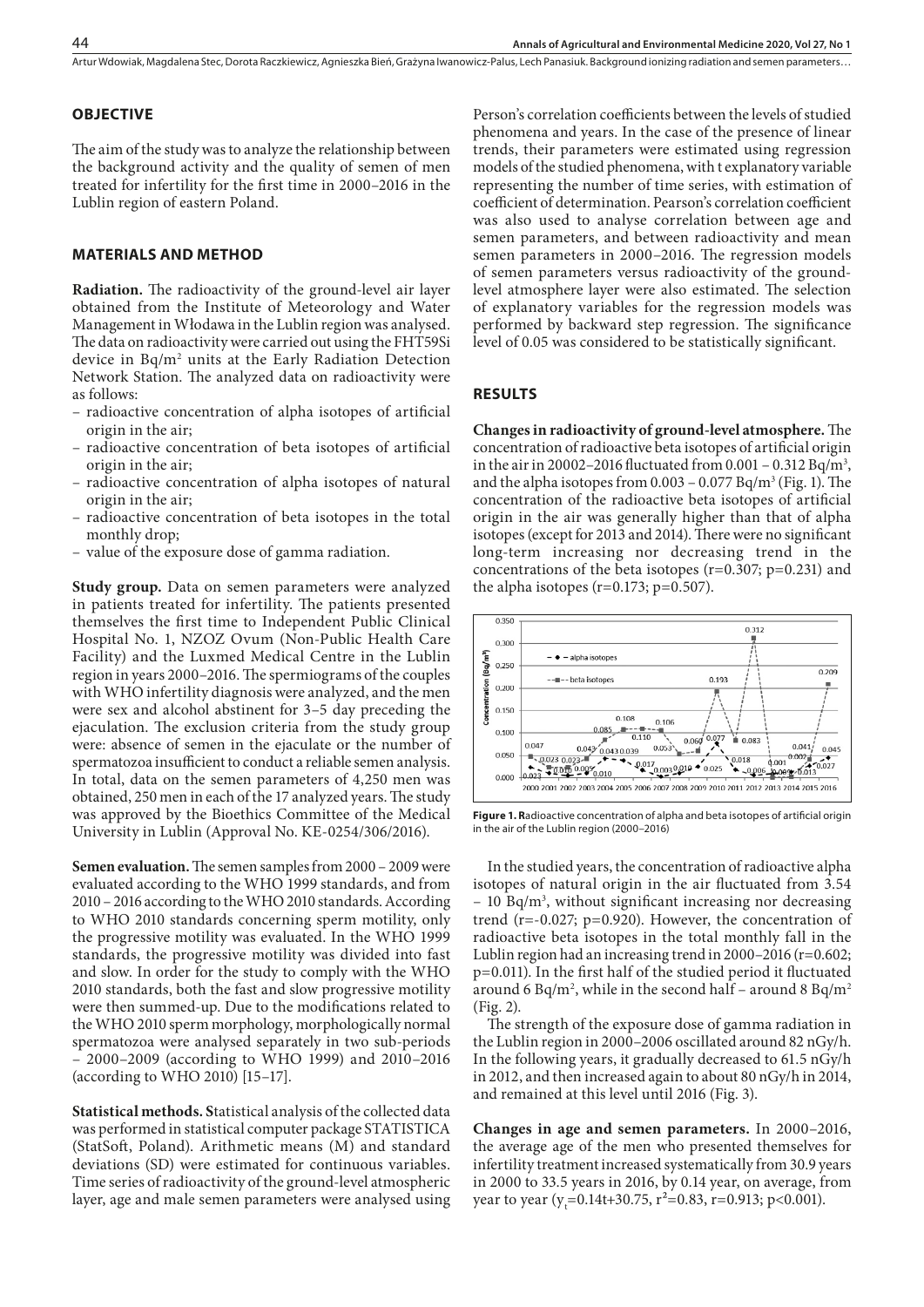

**Figure 2.** Radioactive concentration of alpha isotopes of natural origin in the air and beta isotopes in the total monthly precipitation in the Lublin region (2000–2016)



**Figure 3.** Value of the strength the exposure dose of gamma radiation in the Lublin region (2000–2016)

During the study period, the average volume of ejaculate increased from 3.4 mL in 2000 to 4.0 mL in 2016, while the total sperm count in ejaculate and the density of ejaculate almost doubled (total sperm count in the ejaculate from 81.9 million in 2000 to 155.8 million in 2016, and the density of ejaculate from 23.9 million/mL in 2000 to 40.9 million/mL in 2016).

The average percentage of sperm in progressive motility in the examined patients oscillated around 40%, except for 2011 and 2012, when they oscillated around 18%.

The average percentage of morphologically normal spermatozoa in the examined men showed decreasing

**Table 1.** Semen parameters in studied males (M±SD)

trends in 2000–2009 ( $y=56.99-3.32t$ ,  $r^2=0.94$ ,  $r=-0.970$ ;  $p<0.001$ ) and in 2010–2016 ( $y_t$ =22.74–3.19t,  $r^2$ =0.86, r=-0.925; p=0.003). In 2000, the average percentage of morphologically normal spermatozoa was 54.9% and in the subsequent years it decreased by 3.32 percentage points, on average, in each of the following years, until it eventually reached to 25.5% in 2009. In 2010, the average percentage of morphologically normal spermatozoa was 24.4% and in subsequent years it decreased by an average of 3.19 percentage points in each of the following years, until 2.9% in 2016.

The average percentage of viable spermatozoa had a increasing trend (y<sub>t</sub>=32.14–4.11t, r<sup>2</sup>=0.87, r=0.932; p<0.001) and increased by 4.1 percentage points, on average, from year to year between 2000 – 2016. In 2000, the average percentage of viable sperm was 45.2%, while in 2016 it was much higher and equal to 73.6% (Tab. 1).

**Correlations between radioactivity of ground-level atmosphere and age, and semen parameters.** A significant negative correlation between the age of the studied men and the percentage of sperm in the progressive motility  $(r=-0.164;$ p=0.009) and the percentage of morphologically normal spermatozoa (r=-0.186; p=0.009) were found. However, there was no correlation between the age of the studied men and other analyzed parameters of their semen, such as: ejaculate volume ( $r=0.005$ ;  $p=0.936$ ), ejaculate density ( $r=-0.059$ ;  $p=0.355$ ), total sperm count in ejaculate (r=-0.078; p=0.217) and the percentage of viable spermatozoa (r=-0.073; p=0.253).

There were no significant correlations between the concentrations of the five considered radioactive isotopes and mean values of the four parameters of the semen: volume of ejaculate, number of spermatozoa in ejaculate, density of ejaculate and percentage of sperm in progressive motility (p>0.05, Tab. 2). The average percentage of viable sperm correlated positively with the concentration of beta radioactive isotopes in the precipitation  $(r=0.686; p=0.002)$ , but negatively with the value of the strength of the exposure of the gamma radiation (r=-0.636; p=0.006). Additionally, the

| Year | Age (years)    | Volume of<br>ejaculate (mL) | Total sperm count<br>in ejaculate (mln) | Density of ejaculate (mln<br>sperm/ mL ejaculate) | Progressive sperm<br>motility (%) | Morphologically normal Sperm vitality (%)<br>spermatozoa (%) |                 |  |
|------|----------------|-----------------------------|-----------------------------------------|---------------------------------------------------|-----------------------------------|--------------------------------------------------------------|-----------------|--|
| 2000 | $30.9 + 4.5$   | $3.4 \pm 1.6$               | $81.9 \pm 81.1$                         | $23.9 \pm 18.7$                                   | $34.5 \pm 18.2$                   | $54.9 \pm 12.3$                                              | $45.2 \pm 15.3$ |  |
| 2001 | $30.7 + 4.0$   | $3.5 \pm 1.6$               | $84.6 \pm 81.7$                         | $25.4 \pm 21.7$                                   | $37.8 \pm 15.8$                   | $51.3 \pm 12.8$                                              | $48.2 \pm 15.8$ |  |
| 2002 | $31.6 + 4.8$   | $3.4 \pm 1.4$               | $86.4{\pm}75.8$                         | $26.7 \pm 21.3$                                   | $40.0 \pm 16.7$                   | $47.3 \pm 13.3$                                              | $57.5 \pm 12.8$ |  |
| 2003 | $31.9 + 4.7$   | $3.6 \pm 1.3$               | $87.9 \pm 78.5$                         | $24.9 \pm 18.4$                                   | $39.9 \pm 14.6$                   | $43.9 \pm 13.7$                                              | 55.9±14.3       |  |
| 2004 | $31.3 + 4.5$   | $3.8 + 1.9$                 | $92.7 + 89.3$                           | $24.0 \pm 19.9$                                   | $36.8 \pm 15.9$                   | $38.6 \pm 13.7$                                              | $62.0 \pm 15.6$ |  |
| 2005 | $31.7 + 4.7$   | $4.1 \pm 1.9$               | 111.8±97.4                              | $27.4 \pm 20.6$                                   | $36.1 \pm 15.8$                   | $36.5 \pm 15.3$                                              | $59.1 \pm 17.8$ |  |
| 2006 | $31.6 \pm 4.3$ | $4.7 \pm 2.3$               | $160.1 \pm 149.3$                       | $34.7 \pm 26.9$                                   | $37.2 \pm 14.4$                   | $32.2 \pm 13.2$                                              | $57.9 \pm 15.2$ |  |
| 2007 | $32.1 \pm 4.4$ | $4.8 \pm 2.5$               | 161.8±159.6                             | $35.9 \pm 31.9$                                   | $36.2 \pm 15.9$                   | $25.3 \pm 11.9$                                              | 59.6±19.6       |  |
| 2008 | $32.1 \pm 4.4$ | $4.2 \pm 2.3$               | 178.4±167.6                             | $42.1 \pm 30.0$                                   | $43.2 \pm 14.8$                   | $31.4 \pm 12.6$                                              | $63.8 \pm 15.7$ |  |
| 2009 | $31.8 + 4.3$   | $4.8 \pm 2.4$               | 202.2±169.3                             | $44.5 \pm 33.6$                                   | $38.3 \pm 15.3$                   | $25.8 \pm 12.0$                                              | $66.7 \pm 18.6$ |  |
| 2010 | $31.8 + 4.4$   | $3.9 \pm 1.7$               | 178.6±152.5                             | $48.0 \pm 34.7$                                   | $37.9 \pm 15.5$                   | $24.4 \pm 14.5$                                              | $72.2 \pm 18.8$ |  |
| 2011 | $32.0 + 4.4$   | $4.5 + 2.1$                 | 144.0±140.1                             | 33.1±26.4                                         | $18.3 \pm 11.1$                   | $13.0 \pm 13.9$                                              | $73.6 \pm 18.2$ |  |
| 2012 | $32.4 + 4.2$   | $4.0 \pm 1.9$               | $110.1 \pm 101.8$                       | $29.9 \pm 25.6$                                   | $17.9 \pm 11.3$                   | $10.9 \pm 12.6$                                              | $76.6 \pm 15.4$ |  |
| 2013 | $32.8 + 4.2$   | $4.1 \pm 2.0$               | 122.4±108.5                             | $30.7 + 24.0$                                     | 36.0±13.6                         | $9.9 + 13.3$                                                 | $76.8 \pm 15.0$ |  |
| 2014 | $33.0 + 4.5$   | $3.8 + 1.7$                 | 111.6±105.7                             | $31.0 \pm 27.0$                                   | $34.9 \pm 12.9$                   | $5.6 \pm 8.6$                                                | $76.1 \pm 15.1$ |  |
| 2015 | $33.5 \pm 5.0$ | $4.3 \pm 2.1$               | $175.2 \pm 151.2$                       | $43.3 \pm 34.2$                                   | $40.3 \pm 15.3$                   | $3.3 + 4.9$                                                  | 75.7±13.3       |  |
| 2016 | $33.5 \pm 5.1$ | $4.0 \pm 1.7$               | 155.8±129.0                             | $40.9 + 32.1$                                     | 39.2±14.9                         | $2.9 + 5.2$                                                  | 73.6±15.7       |  |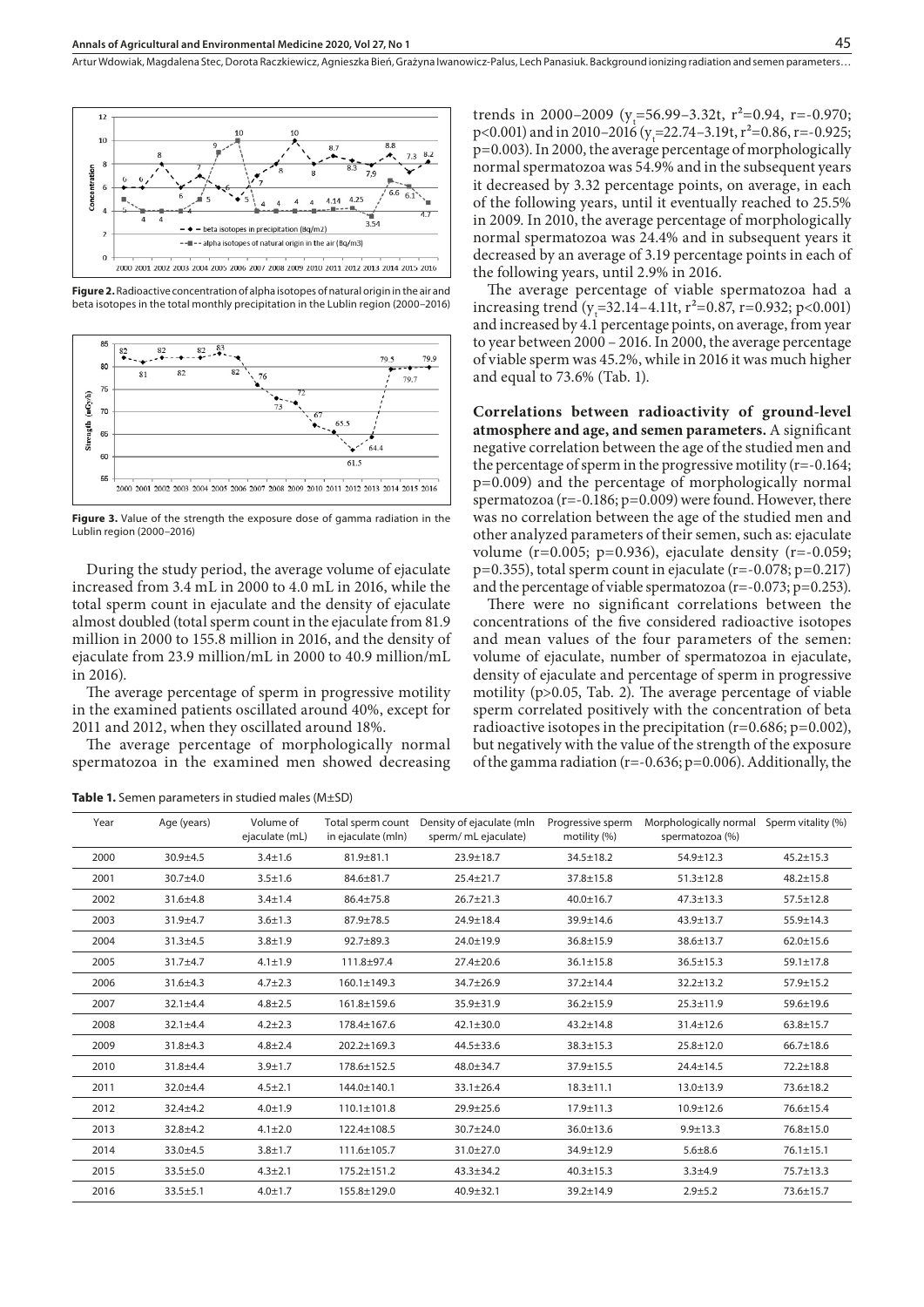Artur Wdowiak, Magdalena Stec, Dorota Raczkiewicz, Agnieszka Bień, Grażyna Iwanowicz-Palus, Lech Panasiuk . Background ionizing radiation and semen parameters…

**Table 2.** Correlations between semen parameters in the studied males and radioactivity of the ground−level atmosphere in the Lublin region (2000−2016)

| Radiation                                            |                                                                        | Volume of<br>ejaculate (mL) |       | Total sperm<br>count in<br>ejaculate (mln) |       | Density of<br>ejaculate<br>(mln/mL) |       | Progressive<br>sperm motility |       | Sperm vitality |       | Morphologically<br>normal<br>spermatozoa<br><b>WHO 1999</b> |       | Morphologically<br>normal<br>spermatozoa<br><b>WHO 2010</b> |       |
|------------------------------------------------------|------------------------------------------------------------------------|-----------------------------|-------|--------------------------------------------|-------|-------------------------------------|-------|-------------------------------|-------|----------------|-------|-------------------------------------------------------------|-------|-------------------------------------------------------------|-------|
|                                                      |                                                                        |                             | р     |                                            | р     |                                     | p     | r                             | p     |                | р     |                                                             | р     |                                                             | р     |
| Radioactive<br>concen-<br>tration                    | Alpha isotopes of artificial<br>origin in the air (Bq/m <sup>3</sup> ) | $-0.072$                    | 0.784 | 0.289                                      | 0.261 | 0.417                               | 0.096 | 0.172                         | 0.510 | 0.187          | 0.472 | $-0.037$                                                    | 0.919 | 0.538                                                       | 0,213 |
|                                                      | Beta isotopes of artificial<br>origin in the air (Bg/m <sup>3</sup> )  | 0.166                       | 0.524 | 0.205                                      | 0.430 | 0.263                               | 0.307 | $-0.467$                      | 0.059 | 0.321          | 0.209 | $-0.655$                                                    | 0.040 | 0.291                                                       | 0,527 |
|                                                      | Beta isotopes in<br>precipitation ( $Bq/m^2$ )                         | 0.220                       | 0.395 | 0.425                                      | 0.089 | 0.489                               | 0.056 | $-0.236$                      | 0.362 | 0.686          | 0.002 | $-0.415$                                                    | 0.233 | 0.094                                                       | 0,841 |
|                                                      | Alpha isotopes of natural<br>origin in the air $(Bq/m^3)$              | 0.212                       | 0.415 | 0.027                                      | 0.919 | $-0.085$                            | 0.746 | 0.080                         | 0.761 | $-0.112$       | 0.667 | $-0.161$                                                    | 0.656 | $-0.583$                                                    | 0,170 |
| Value of exposure dose to gamma<br>radiation (nGy/h) |                                                                        | $-0,330$                    | 0.196 | $-0.353$                                   | 0.165 | $-0.368$                            | 0.146 | 0.398                         | 0.101 | $-0.636$       | 0.006 | 0.370                                                       | 0.098 | $-0.676$                                                    | 0.048 |

average percentage of morphologically normal spermatozoa correlated negatively with beta radioactive isotopes in the air of the region in 2000–2009 (r=-0655; p=0.040) and the strength of the dose of gamma radiation in this region in 2010–2016 (r=-0.676; p=0.048).

**Regression models of semen parameters versus radioactivity of ground-level atmosphere.** In the regression model of the average percentage of viable spermatozoa (Fig. 4, y=24.94+5.36x), the average percentage of the viable sperm were higher, on average, by 5.36 percentage points, with an increase in beta radioactive isotopes in the precipitation by 1 Bq/m2 . In this regression model, the effect of gamma radiation on the average percentage of the viable spermatozoa was not significant because of significant correlation between the strength of the gamma dose exposure and the beta radioactive isotope concentration (r=-0.86; p=0.013).

In the regression model of average percentage of morphologically normal spermatozoa in 2000–2009 (Fig. 5, y=51.83–199.27x), the average percentages of morphologically normal spermatozoa, on average, was lower by 2.4 percentage points, with a simultaneous increase in the radioactive beta isotopes of artificial origin in the air by 100 Bq/m $^3\!$ .

In the regression model of the average percentage of morphologically normal spermatozoa in the 2010–2016 (Fig.



**Figure 4.** Average percentage of viable spermatozoa in the studied males versus beta isotope concentrations in precipitation in the Lublin region (2000–2016)



**Figure 5.** Average percentage of morphologically normal spermatozoa in the studied males versus the concentrations of beta isotopes of artificial origin in the air of the Lublin region (2000–2009)

6, y=52.11–0.59), the average percentage of morphologically normal spermatozoa was lower, on average, by 0.59 percentage points, with a simultaneous increase in the strength value of the gamma radiation exposure dose by 1 Gy/h in those years.



**Figure 6.** Average percentage of morphologically normal spermatozoa in the studied males versus the value of the exposure dose of gamma radiation in the Lublin region (2010–2016)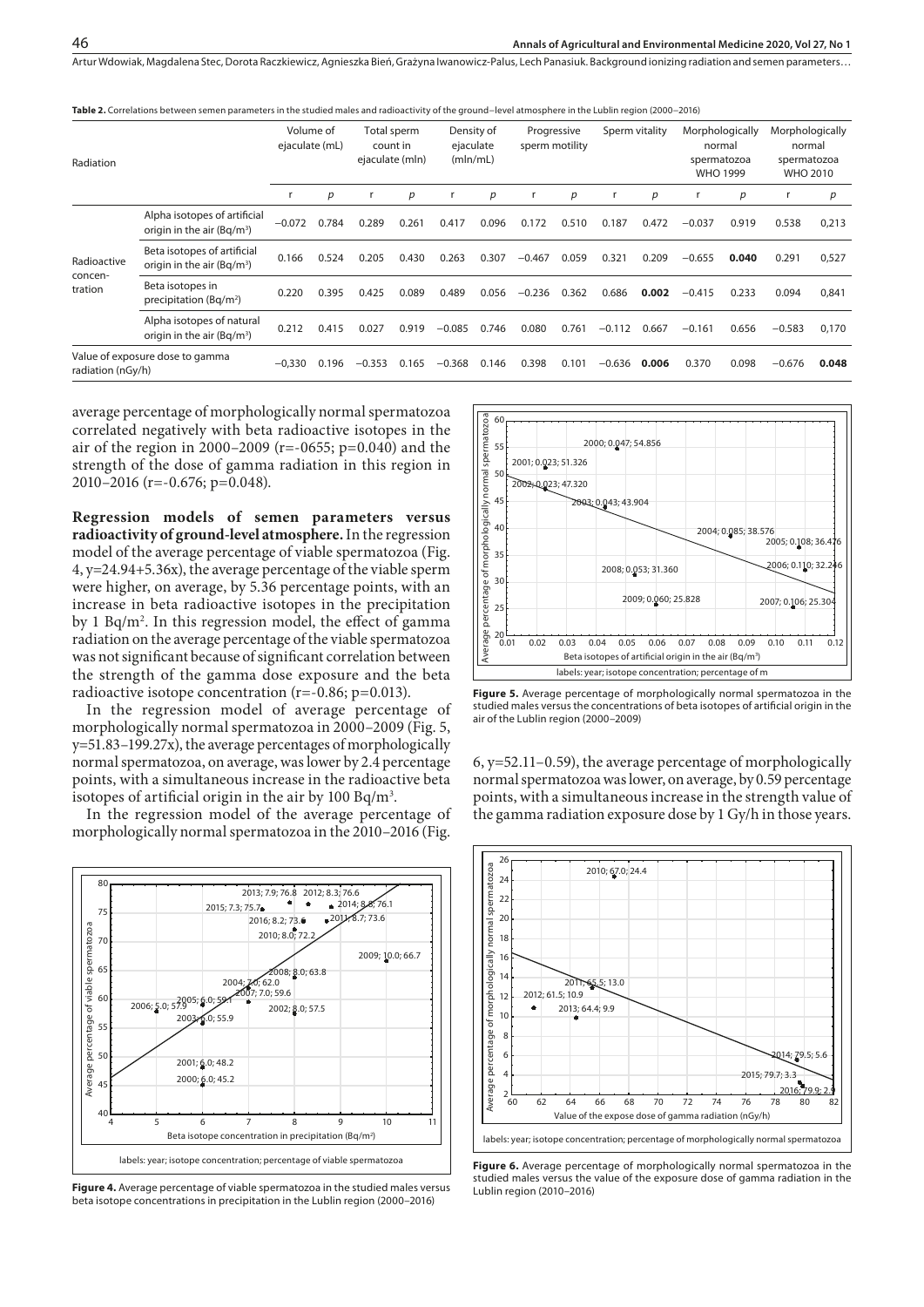Artur Wdowiak, Magdalena Stec, Dorota Raczkiewicz, Agnieszka Bień, Grażyna Iwanowicz-Palus, Lech Panasiuk . Background ionizing radiation and semen parameters…

## **DISCUSSION**

The conducted study indicated that background radiation has a negative influence on the sperm morphology and viability. Until now, studies focusing on the effects of natural background radiation (NBR) on male seed have been published by Premi S. et al, which focused on the genetic material of the sperm. Research by Premi S. et al. analyzed the AZFc region using the DNA from blood and semen of 100 males living near the coastal peninsula in Kerala (India), exposed to NBR, along with 50 other normal fertile males. This study proved the presence of the impact of natural background radiation on the human Y chromosome owing to its haploid status and clonal inheritance [18]. Moreover, further research by Permi S. et al. indicated the presence of tandem duplication and copy number polymorphism of the SRY gene in patients with sex chromosome anomalies, and males exposed to natural background radiation [19]. Both Permi S. et al. and Pathak D. also confirmed the mutagenic effect of NBR on the sperm Y chromosome [20, 21].

Other scientific reports discussing the influence of radiation on the quality of semen address the radioactivity related to the work environment. The study by Kumar et al. among volunteers from various hospital-exposed diagnostic or therapeutic radiation (X/β/γ rays) facilities, demonstrated an adverse effect of the radioactivity on motility characteristics, viability, and morphological abnormalities of the semen, which is in line with the results of the presented research. This study also demonstrated that the workers exposed to radioactive factors presented both a higher level of sperm DNA fragmentation and a significant number of hypermethylated spermatozoa, in comparison to the nonexposed group [22]. Research by Kumar et al., indicted that exposure to radioactivity caused by the work environment leads to disorders in the oxidase-reduction system of the semen, which may explain the pathomechanisms of sperm dysfunction found in our studies [12]. A similar observation concerning the erythrocytes of subjects professionally exposed to radiation have been presented by Kłuciński et al [23].

In the current study, the most adverse implications on semen morphology were related to gamma radiation. The harmful effects of this radiation on male sperm were also confirmed by the results of a study by Alvarez R. et al. who indicated that this kind of radiation has effects on the occurrence of sperm DNA damage [24]. Such a negative effect of gamma radiation has likewise been described in an animal model by Saiyad Musthafa M. et al. After irradiation, they observed disorders in the endocrine function of male gonads in fish [25]. Verçosa P et al. also used an animal model to observe a decrease in the fertility in Panstrongylus megistus insects after exposure to gamma radioactivity [26].

The negative influence was found of radioactivity on some semen parameters related to the isotopes present in the air. A negative correlation between isotopes in the precipitation and semen parameters was also observed. This phenomenon could be explained by the fact that precipitation eliminates radioactive isotopes from the air, and in general has a cleansing effect on pollutants present in the air.

Scientific reports concerning the relationship between semen quality and men's age remain ambiguous. Nevertheless, the conducted study indicated correlation between the men's age and a decrease of both sperm motility

and percentage of morphologically normal spermatozoa. Thus, these observations are in line with the meta-analysis conducted by Johnson et al. on 93,839 cases and published in 90 researches [27]. These authors proved that the volume of semen, the count of morphologically normal spermatozoa and sperm in the progressive motility, all decrease with age, while the semen density remains unchanged. Johnson et al., however, noticed a progressive decrease in sperm density in the studied years. This phenomenon has been described in numerous reports concerning Western Europe, the USA and Australia [27].

The research results of the current study suggest that the radioactivity of the ground-level atmosphere can have an adverse effect on the male semen parameters. However, making such far-fetched conclusions seems to be too abrupt at the moment. As indicated by the obtained results and the results obtained by other researchers, the semen parameters depend both on various criterion linked with such determinants as: the environment, health and lifestyle, and epigenetics of past generations. The observed dependencies may, however, provide the foundation for to further future population studies concerning the effects of background radiation on male fertility.

#### **CONCLUSIONS**

In 2000–2016, a long-term increase in the age and a decrease in the average percentages of morphologically normal spermatozoa was observed among men presenting to medical facilities due to their infertility. The men's age proved to have an adverse effect on sperm motility and morphology. The percentage of sperm with normal morphology was lowered by beta-isotopes of artificial origin present in the air in 2000–2009, as well as by exposure to gamma radiation of the ground-level atmosphere in 2010–2016. During the whole researched period, the increase of beta isotopes in the precipitation associated with the improvement in sperm viability.

#### **REFERENCES**

- 1. Møller AP, Mousseau TA. The effects of natural variation in background radioactivity on humans, animals and other organisms. Biol Rev Camb Philos Soc. 2013; 88(1): 226–54. https://doi.org/10.1111/j.1469- 185X.2012.00249.x
- 2. Geras'kin SA. Ecological effects of exposure to enhanced levels of ionizing radiation. J Environ Radioact. 2016; 162–163: 347–357. https:// doi.org/10.1016/j.jenvrad.2016.06.012
- 3. Hladik D, Tapio S. Effects of ionizing radiation on the mammalian brain. Mutat Res. 2016; 770(Pt B): 219–230. https://doi.org/10.1016/j. mrrev.2016.08.003
- 4. Koturbash I, Jadavji NM, Kutanzi K, Rodriguez-Juarez R, Kogosov D, Metz GAS, et al. Fractionated low-dose exposure to ionizing radiation leads to DNA damage, epigenetic dysregulation, and behavioral impairment. Environ. Epigenet. 2017; 31; 2(4): dvw025. https://doi. org/10.1093/eep/dvw025
- 5. Gaut B, Yang L, Takuno S, Eguiarte LE. The patterns and causes of variation in plant nucleotide substitution rates. Annu Rev Ecol Evol Syst. 2011; 42: 245–266. https://doi.org/10.1146/annurevecolsys-102710-145119
- 6. Gryz K, Karpowicz J, Leszko W, Zradziński P. Evaluation of exposure to electromagnetic radiofrequency radiation in the indoor workplace accessible to the public by the use of frequency-selective exposimeters. Int J Occup Med Environ Health. 2014; 27(6): 1043–54. https://doi. org/10.2478/s13382-014-0334-0.